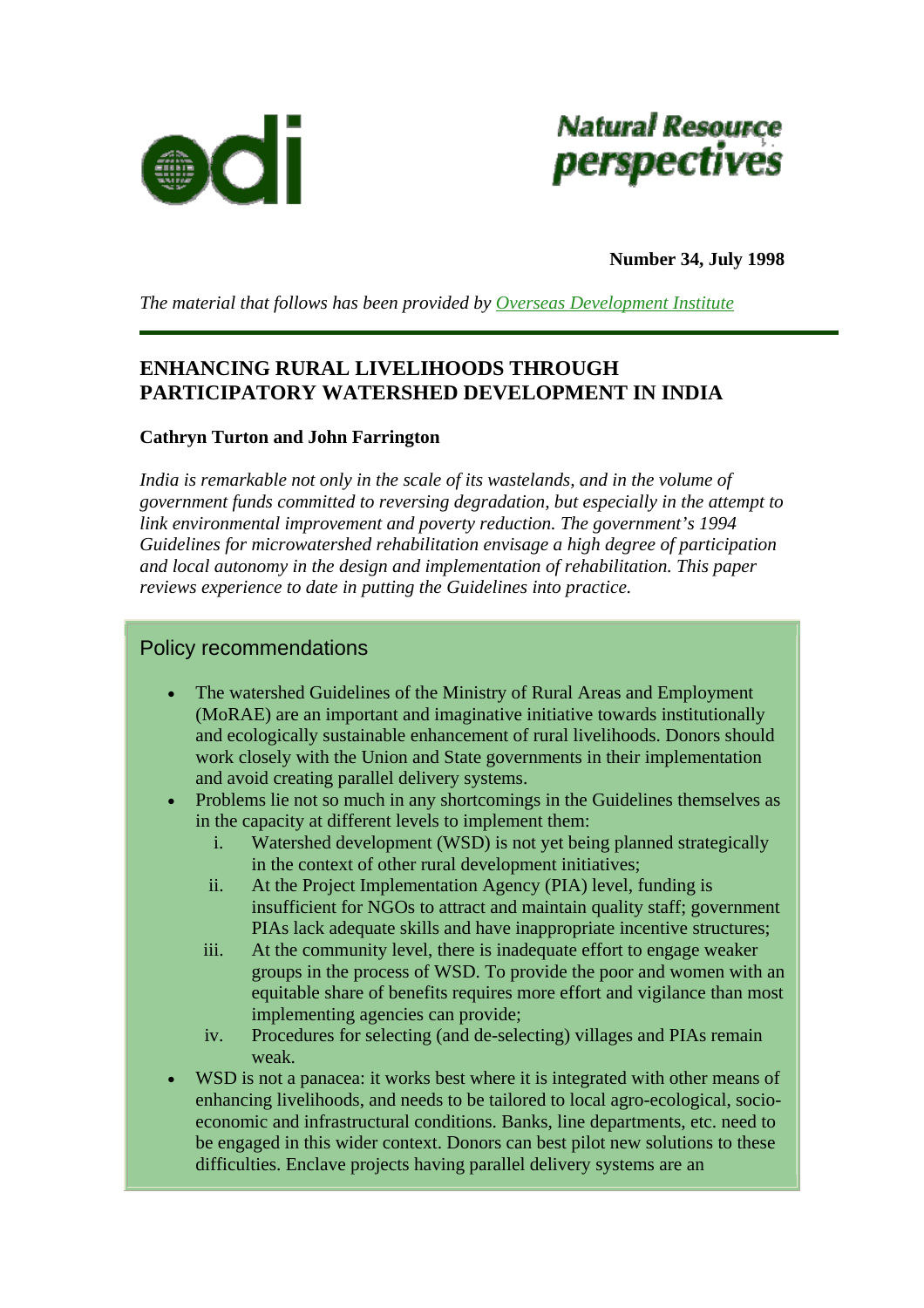## **Land degradation and the public sector response**

Through a range of schemes, projects and programmes falling under three central government ministries (agriculture, forests and rural development), the Government of India (GoI) is currently investing some £300 m./yr in an effort to enhance livelihoods in an institutionally and ecologically sustainable fashion through the rehabilitation of microwatersheds (each generally of 500 to 1,000 hectares).

This major new initiative recognises that the areas of wasteland in rainfed areas of India are large (170 m. ha in some estimates) and growing; that there is a close twoway relationship between poverty and degradation; and that a focus over the last three decades on 'Green Revolution' irrigated areas has led to neglect of the rainfed areas.

A major review by Kerr *et al*, (forthcoming) notes that the more participatory approaches (often led by NGOs and often on a small scale) have been more successful in enhancing livelihoods in an equitable fashion.

The Watershed Development Guidelines of October 1994 drawn up by the MoRAE, govern around one-third of GoI expenditure on microwatersheds and represent a major effort to implement the strengths of NGO approaches on a wider scale. They also responded to concerns over the lack of consistency of different existing approaches, and over inadequate adaptation to local biophysical and socio-economic conditions. They are innovative in three main respects: (i) in their devolution of decision-taking power to district and village levels; (ii) in the financial allocations made to local level organisations; and (iii) in their provisions for partnerships between government, NGOs and people's organisations. This paper focuses especially on the MoRAE Guidelines. It draws on a recent study in Andhra Pradesh, Madhya Pradesh and Orissa (Turton *et al*, 1998).

## **New institutional structures**

In pursuit of these objectives, the Guidelines envisage new arrangements for channelling funds and managing projects (Figure 1). The District Rural Development Agency (DRDA) or *Zilla Parishad* (ZP—district level council) have overall responsibility for programme implementation in the district. They appoint a Watershed Development Advisory Committee to advise on issues such as the selection of villages, training and monitoring. Project Implementation Agencies (PIAs) are selected by the DRDA/ZP and are responsible for appointing a Watershed Development Team (WDT) of four members representing disciplines such as agriculture, engineering, life sciences and social work. The WDT works with the communities in planning and implementing the watershed programme. Each WDT is expected to handle 10 microwatersheds.

The Watershed Association (WA) represents all members of the community who are directly or indirectly dependent on the watershed area. The WA appoints a watershed committee (WC) consisting of representatives of user groups, self help groups, the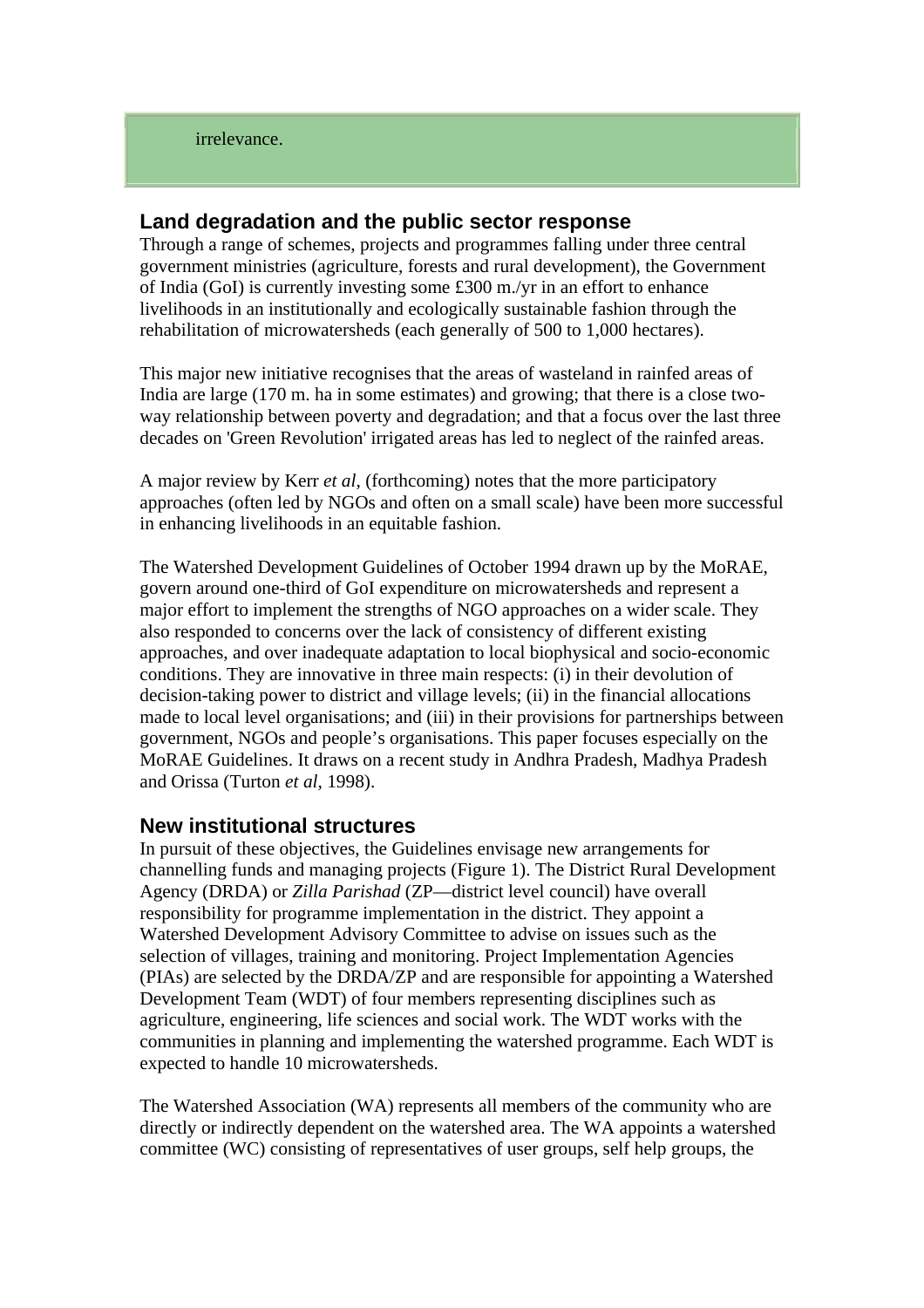*gram panchayat* (elected village assembly) and the WDT. Each committee has a paid secretary who maintains the records and accounts.

Funds flow directly from GoI and state government to the DRDA/ZP and are allocated at the rate of Rs3,000 to 5,000/ha (\$1=Rs43) according to agro-ecological zone. The most common provision is Rs4,000/ha. For a typical microwatershed of 500 ha, this equates to an expenditure of Rs2,000,000 which is spent over four years in the following manner: (i) entry point activity: five per cent; (ii) community organisation: five per cent; (iii) training programme: five per cent ; (iv) administrative costs of PIA/committee: 10 per cent; and (v) watershed works: 75 per cent. Villagers are expected to contribute a minimum of five per cent for community works and 10 per cent for work on private property (five per cent in case of scheduled castes/scheduled tribes and persons identified as below the poverty line). An amount equivalent to these community contributions is drawn from the watershed budget and deposited in a separate fund for future operations and maintenance of community assets.

Community participation is central to the watershed programme and the Guidelines have laid down a detailed planning process. Each WDT has to conduct a participatory rural appraisal (PRA) to identify potential programmes and concerned user groups. This process leads to the development of a watershed development plan, containing details of various activities, lists of user groups, funding requirements and users' contributions. The plan is approved by the WA and then submitted to the DRDA through the PIA.

Evidence from the field (Turton *et al*, 1998) identified much enthusiasm for the Guidelines, and in some cases, practical adaptations to suit local requirements. However, it also indicated potentially severe local-level implementation problems. The remainder of the paper suggests how these might be overcome.

## **Institutionalising participation and partnerships**

Operationalising the concept of participation brings many challenges to PIAs, district administration, *panchayati raj* institutions, line agencies and the communities themselves. It implies fundamental changes in conventional roles and responsibilities.

There are wide differences in the level of staffing, skills, experience and commitment of all PIAs, as well as some systematic differences between government and NGOs in their mode of operation (Box 1).

# Box 1. Strengths and weaknesses of government and NGO PIAs

| <b>NGO</b>                                | <b>Government</b>                  |
|-------------------------------------------|------------------------------------|
| Strong in social mobilisation             | Strong in technical competence     |
| Conceptually stonger with participatory   | Have an official standing with the |
| approaches                                | community                          |
| Closer and more equal relationship with   | Clear lines of accountability      |
| people                                    |                                    |
| Flexible and adaptive to local situations | <b>BUT</b>                         |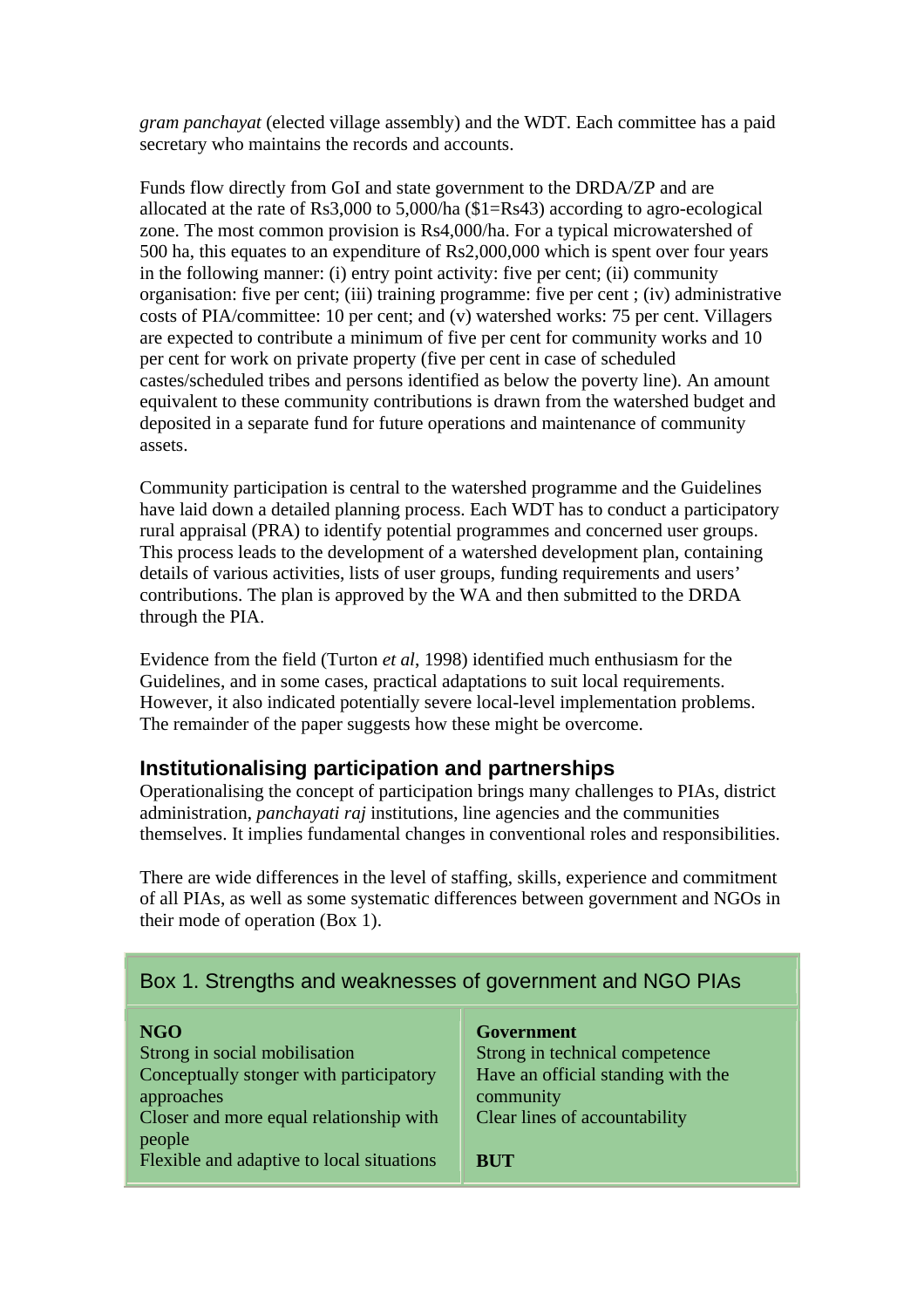| <b>BUT</b><br>Weak in technical competence—<br>unavailability of technical staff in the<br>open market<br>Poor quality and high turn-over of<br>technical staff due to poor conditions and<br>temporary nature of employment | Conceptually oriented to top-down<br>approach; slow to gain confidence of<br>villagers and lack of flexibility<br>Emphasis on physical and financial<br>targets<br>Limited grasp of participation, 'process'<br>and partnerships<br>WDT members live far away in district<br>head-quarters and towns, are rarely full-<br>time and are frequently transferred<br>Limited capacity to apply technical<br>knowledge to local circumstances and<br>build on indigenous practices |
|------------------------------------------------------------------------------------------------------------------------------------------------------------------------------------------------------------------------------|-------------------------------------------------------------------------------------------------------------------------------------------------------------------------------------------------------------------------------------------------------------------------------------------------------------------------------------------------------------------------------------------------------------------------------------------------------------------------------|
|                                                                                                                                                                                                                              |                                                                                                                                                                                                                                                                                                                                                                                                                                                                               |

Many government PIAs have only two or three members, whilst others are made up of part-time members, many of whom live in district head-quarters, sometimes over 100 kilometres from the watershed. More fundamental problems are shortcomings in the incentive and reward structures and confusion over lines of accountability, status and allowances (Box 2).

| DUX Z. PTUDIBITIS TACBU DY GOVBITITIBITI PIAS III JITADUA                                                                                                                                                                                             |                                                       |                                                                                                                                                                                                                                                                                                                                                                 |
|-------------------------------------------------------------------------------------------------------------------------------------------------------------------------------------------------------------------------------------------------------|-------------------------------------------------------|-----------------------------------------------------------------------------------------------------------------------------------------------------------------------------------------------------------------------------------------------------------------------------------------------------------------------------------------------------------------|
| No full-time involvement<br>Reporting $&$ accountability<br>to parent dept.<br>HQs at different places<br>Travel/subsistence<br>allowances inadequate<br>Weak team building<br>Poor motivation<br>Lack of job clarity<br>Weak lines of accountability | strong<br>coherent<br><b>WDT</b><br>does not<br>exist | <b>Solutions</b><br>Team HQ should be<br>at Block level<br>Capacity building<br>needed at WDT<br>level (team building,<br>PRA, project<br>management)<br>Develop incentive<br>structures<br>Salary from parent<br>$\bullet$<br>department<br>Allowance from<br>project<br>Priority for<br>$\bullet$<br>promotion<br>Reporting procedure<br>from project officer |
|                                                                                                                                                                                                                                                       |                                                       |                                                                                                                                                                                                                                                                                                                                                                 |

Box 2. Problems faced by government PIAs in Jhabua

The main problems faced by NGOs are the inability to attract and retain appropriately qualified staff, particularly on the technical side. This is largely due to insufficient levels of overheads provided for in the Guidelines. Of the average Rs2,000,000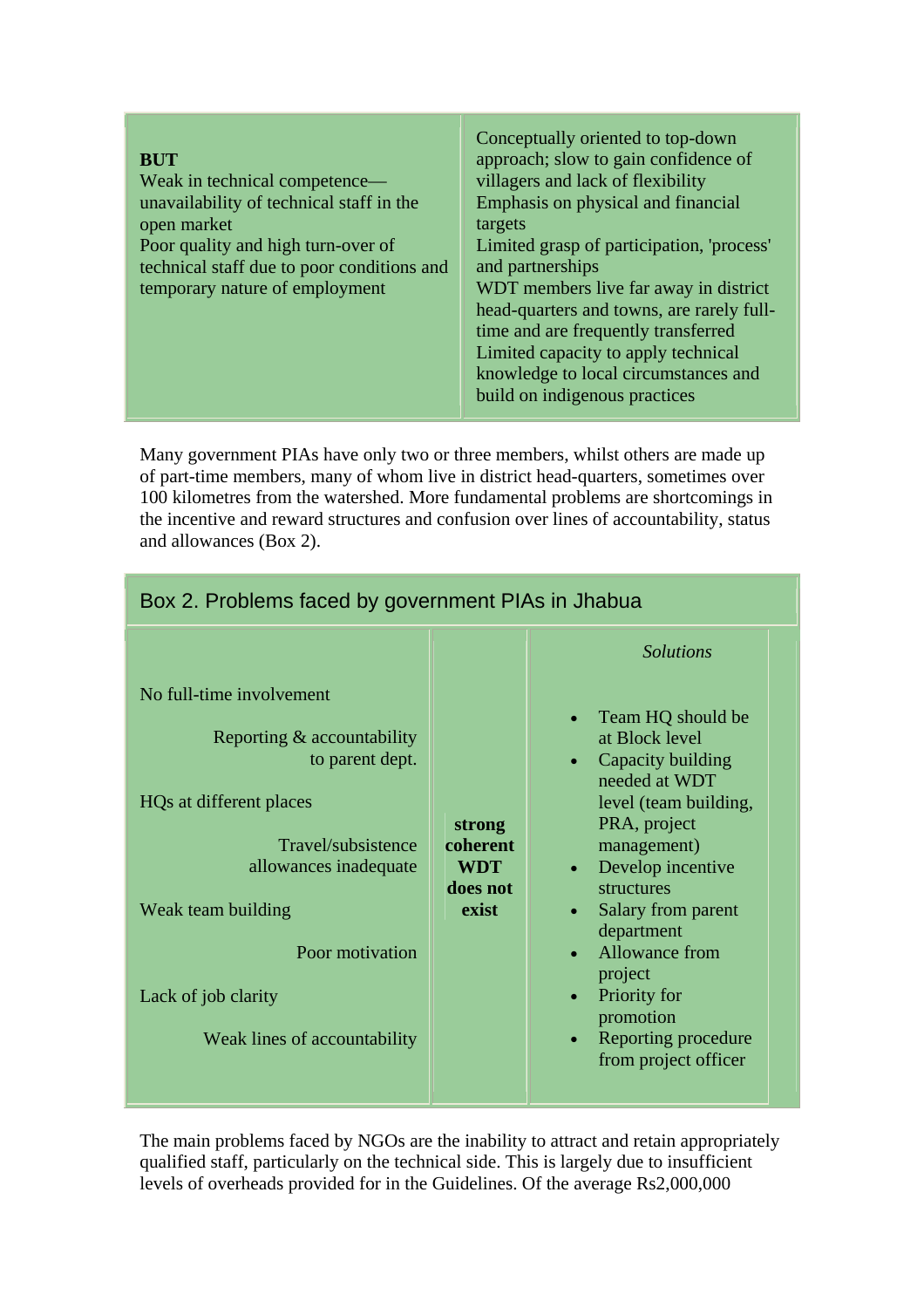available for a microwatershed of 500 ha, 80 per cent is for the cost of works and the remaining 20 per cent for administrative overheads. Of this latter, Rs50,000 is allocated for the salaries, travel and daily allowances and office costs of PIA/WDTs, allowing Rs500,000 for one PIA working in 10 microwatersheds. At a salary of Rs3,500, a four person WDT costs Rs168,000 per annum. Over four years, this equates to Rs672,000—well over the Rs500,000 permitted.

Other problems apply to both government and NGO PIAs, such as the role and status of the social scientist within WDTs or the difficulty of recruiting female staff. Government PIAs can rarely draw these in from other departments. Furthermore social scientists are poorly paid in relation to other WDT members and it is rarely made clear whether the background needed by social scientists is in community mobilization, home economics, or wider aspects of social science.

One conceptually appealing solution is to have PIAs made up of members from NGOs and government, or to have NGO and government PIAs work together in some way. However, the Guidelines encourage neither of these possibilities. During the field survey, DRDAs expressed a strong preference for NGOs as PIAs. This has two dangers: one is that there are not enough good NGOs to take on all the work; the other is that funds under the Guidelines will become little more than 'grants-in-aid' for the voluntary sector. The opportunity for mainstreaming participatory approaches within government will be missed.

## **Project implementation at the village level**

### **Baseline conditions and village selection**

The Guidelines do not contain clear or consistent criteria for the selection of watersheds for rehabilitation (or indeed de-selection, if villagers fail to meet requirements set out in the Guidelines). Transparent selection procedures for village selection are essential to identify those areas most affected by degradation, to take account of socioeconomic conditions and to limit the scope for political directives. The Indo-German Watershed Development Programme has developed detailed criteria (Farrington and Lobo, 1997) which merit consideration. Field observations suggest that social harmony is a fundamentally important criterion (Turton *et al*, 1998).

Nor is there any clear policy over clustering versus dispersal. The former offers advantages of reduced travel time and of matching physical with administrative boundaries. It also allows the PIA to maintain a presence in the area, so as to be on hand if post-rehabilitation difficulties or disputes arise.

### **Institutional development at village level**

In all areas, villagers perceive a real difference between watershed development under the 1994 Guidelines and other government programmes. In the words of one WC chairman, 'this programme is different because we are doing it ourselves, we are writing the cheques and we are ensuring the quality of work'. WCs are functioning and familiar with accounting and committee management procedures. The 'participatory approach' however also brings new challenges. Watershed activities such as bunding, construction of water harvesting structures, tree planting etc. have been carried out by government for many decades, but farmers have rarely been asked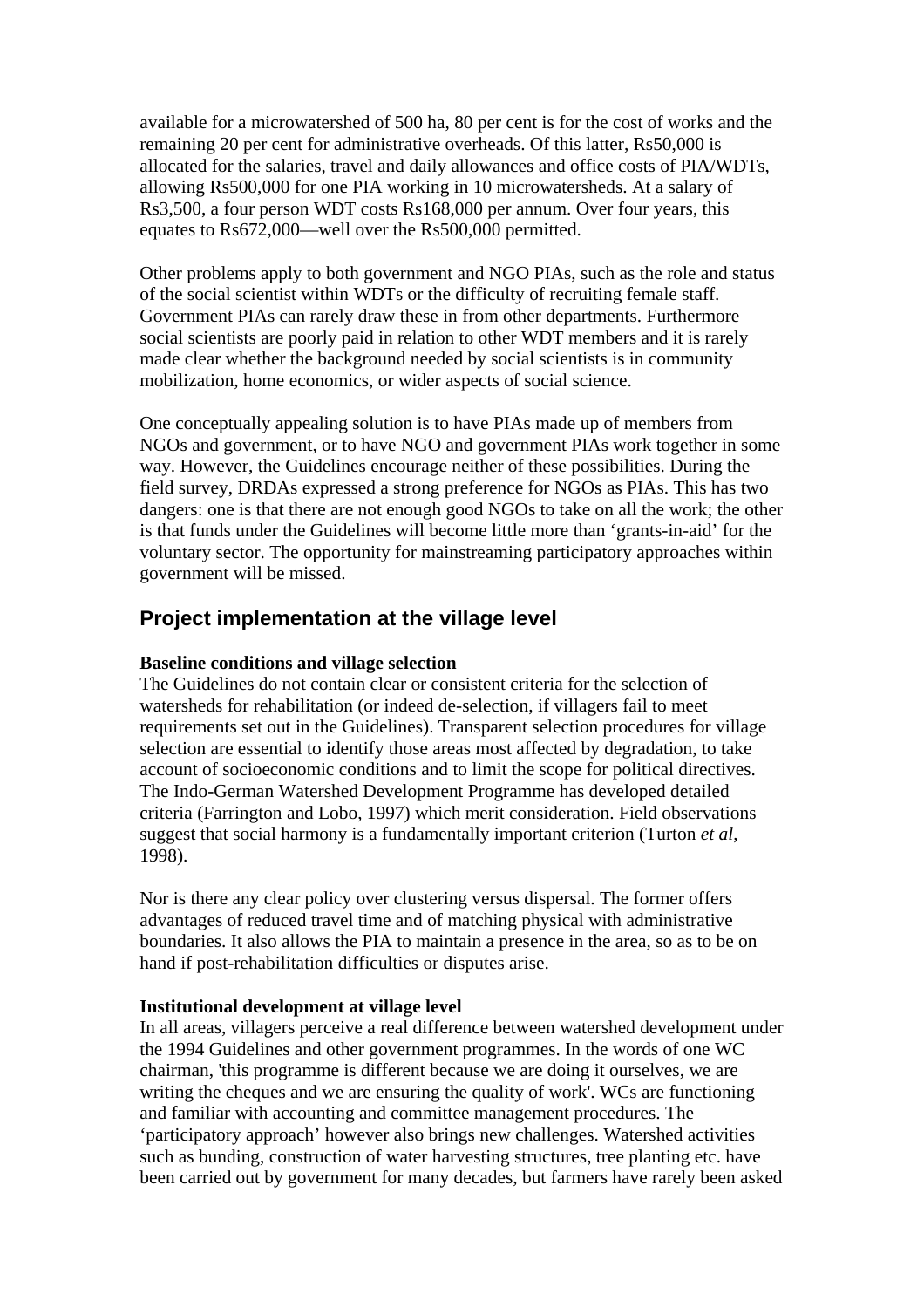to bear any costs. Many PIAs find it difficult to motivate communities to contribute the expected five to ten per cent to costs.

Wider problems of 'ownership' and representation also exist. The Guidelines envisage a period of general awareness raising, followed by the establishment of user groups and self help groups. Representatives of these, together with other villagers go forward to form the WC, which, together with the WDT, prepares the rehabilitation plan. In practice, however, the concept of user and self help groups is poorly understood and little time is permitted under the Guidelines for group formation, so that the committee is rarely representative.

Women, particularly, are poorly represented at all levels. There are few women officers in the DRDAs, WDTs or PIAs and, although women may be represented proportionately in the WAs, this is not translated into adequate representation on the committees. Furthermore, physical representation is no guarantee that the interests of weaker sectors will be respected. This requires considerable skill in building consensus among these groups, and skills in designing and implementing joint action. Ways forward include:

- increasing the numbers of female officers in all the formal agencies and bodies;
- increasing gender and equity awareness among officers;
- the development of skills (eg in consensus building, leadership, conflict resolution) among the weaker sectors so that they have a reasonable chance of defending their interests in village committees. 'Focus group' activities such as women and child health care programmes; informal education; and/or economic activities such as savings and credit clubs have been developed by some NGOs over one or more years prior to watershed rehabilitation, and appear to be an effective response to this need;
- the establishment of some external source of advice and mediation so as to maintain a continuing check on who gains and who loses from watershed rehabilitation.

Such measures will only succeed if they are accompanied by a better understanding of the conditions which make it easier for women officers to operate in the field; genderpositive recruitment policies and gender-sensitisation during training of all officers; and external support while focus groups are formed. It is also clear that the four year time-frame envisaged for planning and implementing watershed rehabilitation needs to be augmented by a prior year so that focus groups can be developed.

### **Social and equity issues**

There is clear evidence that the rehabilitation phase creates employment for the poor which has reduced seasonal out-migration. In some older, well-managed watershed development projects, increased natural resource productivity has also created employment, but it is still too early to tell whether this will happen under newer projects.

In reality, there are few cases in which strategies for allocating rights, responsibilities and benefits—especially in relation to newly-productive common land—have been developed at the rehabilitation stage although, under the Guidelines, the WC/WDT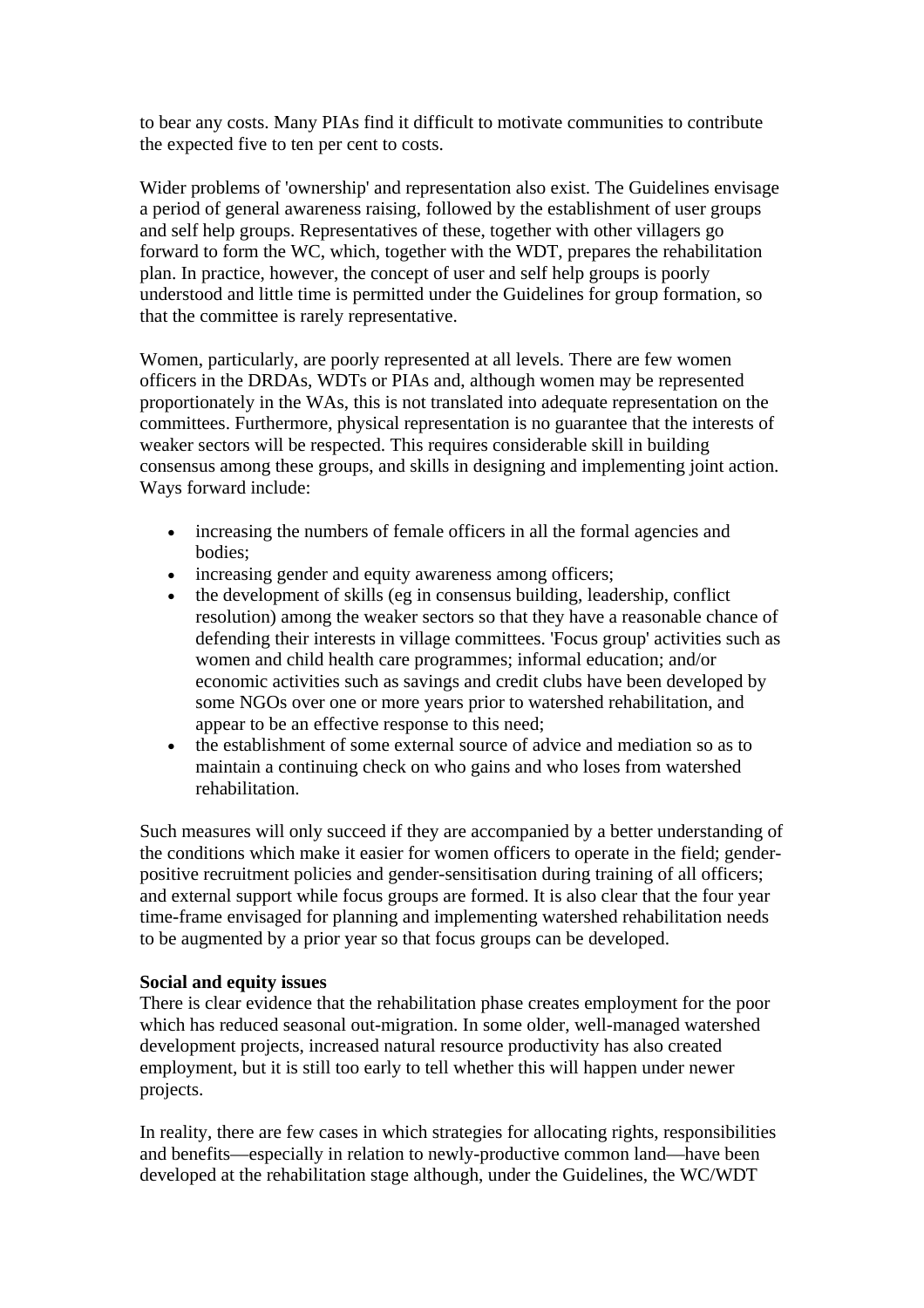are required to plan this. Furthermore, little thought has been given to understanding existing institutional arrangements within the village for managing common land. The problem is particularly serious where common land is limited and communities are highly stratified, such as Andhra Pradesh. Here, the development of common lands leads to the loss of access to grazing areas (which particularly affects the landless), forcing villagers to sell livestock or switch to cut and carrying systems—thereby increasing the workloads of women. However in areas with abundant common land and more homogenous community structures, the development of common land has been more successful.

### **What after four years?**

The Guidelines have little to say on how the post-investment phase is to be managed. The assumption is that the village organisations will be capable of maintaining both on-going and new activities when the PIA withdraws after four years. The village watershed fund is intended for the maintenance of structures and investments on common land, with farmers responsible for investments on private land. However, there are few ideas as to how the fund might be managed in the longer term to generate a continuous income, such as its use as a revolving fund and/or by charging for the collection of materials from the rehabilitated commons.

It is becoming clear that (especially) NGO PIAs have much to contribute to institutional sustainability beyond the four year implementation period. They can assist with conflict resolution and forge long-term development links with banks, line departments and the range of other agencies concerned with livelihoods based on (or beyond) the production, processing or marketing of agricultural or NR products. Both a 'clustering' approach and additional resources should be provided from government for this. However, a clearly defined exit strategy is essential.

## **Cross cutting issues**

At a broader level, the watershed programme is being undermined by inadequate attention to two key issues: (i) human resource management; and (ii) the development of an effective monitoring system.

#### **Human resource management**

Overall, there is an urgent need for a major programme of capacity building at all levels, with a focus on improving awareness of participation, equity and gender issues among government staff, raising technical capacities of NGOs and providing both technical and management training to village level institutions. WSD does not yet feature adequately in the curricula for agricultural undergraduates, nor in the inservice training of government staff. Little progress will be made on those fronts until curricula are revised, trainers themselves trained, and the states more fully drawn into WSD so that their staff engage in the training that is offered. This leaves the more intractable problem of providing adequate incentives to government staff, and supporting the behavioural change needed for participatory WSD to succeed.

#### **Monitoring the watershed programmes**

Effective monitoring is made difficult by the multiple objectives of the programme which include equitable economic development and the restoration of ecological balance. The Guidelines cover in some detail the technical and social criteria by which projects can be assessed. However, in reality, monitoring by DRDAs or PIAs is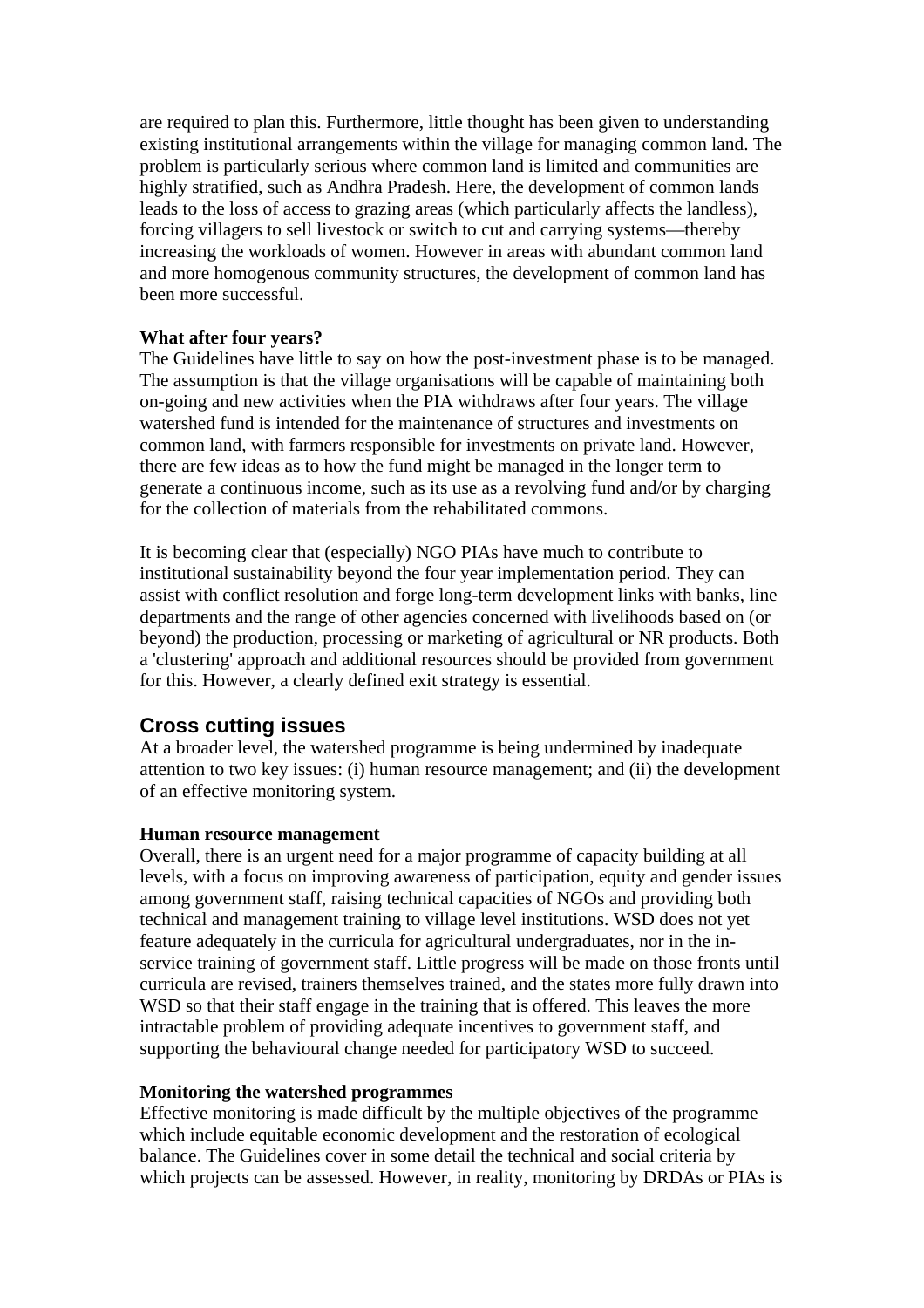limited to the recording of inputs (primarily financial flows) and physical outputs. No information is being collected on qualitative processes such as participation or social inclusion.

For the GoI, monitoring should potentially allow judgements on performance at programme level. This will be reflected in indicators of environmental stabilisation or improvement, replicability, increased economic benefits and access to them by weaker sections and women. However, in reality, GoI's interest rarely extends beyond designated financial or physical targets, primarily because government funding is not dependent—in the short-term at least—on wider biophysical or socio-economic impact. Levels of interest in monitoring at state and district levels are even lower: few of the advisory committees created at these levels function fully. The Guidelines channel funds from central to district levels, thereby bypassing the states, so contributing to their limited commitment.

At local level, monitoring can become a powerful force for participation and democracy fully compatible with the spirit of the Guidelines. In particular, it provides an opportunity for:

- people to participate more fully in tracking physical and socio-economic progress and to propose course corrections;
- people to hold PIAs and other agencies to account by ensuring financial transparency;
- information collected at village level to feed into higher-level coursecorrections and strategic planning.

In practice, the commitment to substantive monitoring was found to be stronger here than at higher levels. Many WCs were able to produce minutes of meetings and give informal status reports and in some cases, report on physical impacts such as the depth of the water in wells. Local-level monitoring could be strengthened by widening the range of indicators to include for example the regeneration and offtake of trees and grasses on common land, and by erecting easily-understood display boards to show progress.

# **Conclusions**

Overall local-level impressions of the Guidelines are positive:

- they are a unique attempt to mainstream participatory approaches in the public sector;
- they are well-known—and welcomed—by those concerned:
- funds available under the Guidelines offer a rapid means of expansion.

However, some perspectives need to be modified and a number of difficulties overcome. These include:

### **Realistic expectations—poverty alleviation and livelihoods**

Two issues are central here: first, an improved natural resource base can contribute to enhanced livelihoods for a growing rural population but is not a panacea; second, even a moderate degree of equity requires high levels of social organisation and an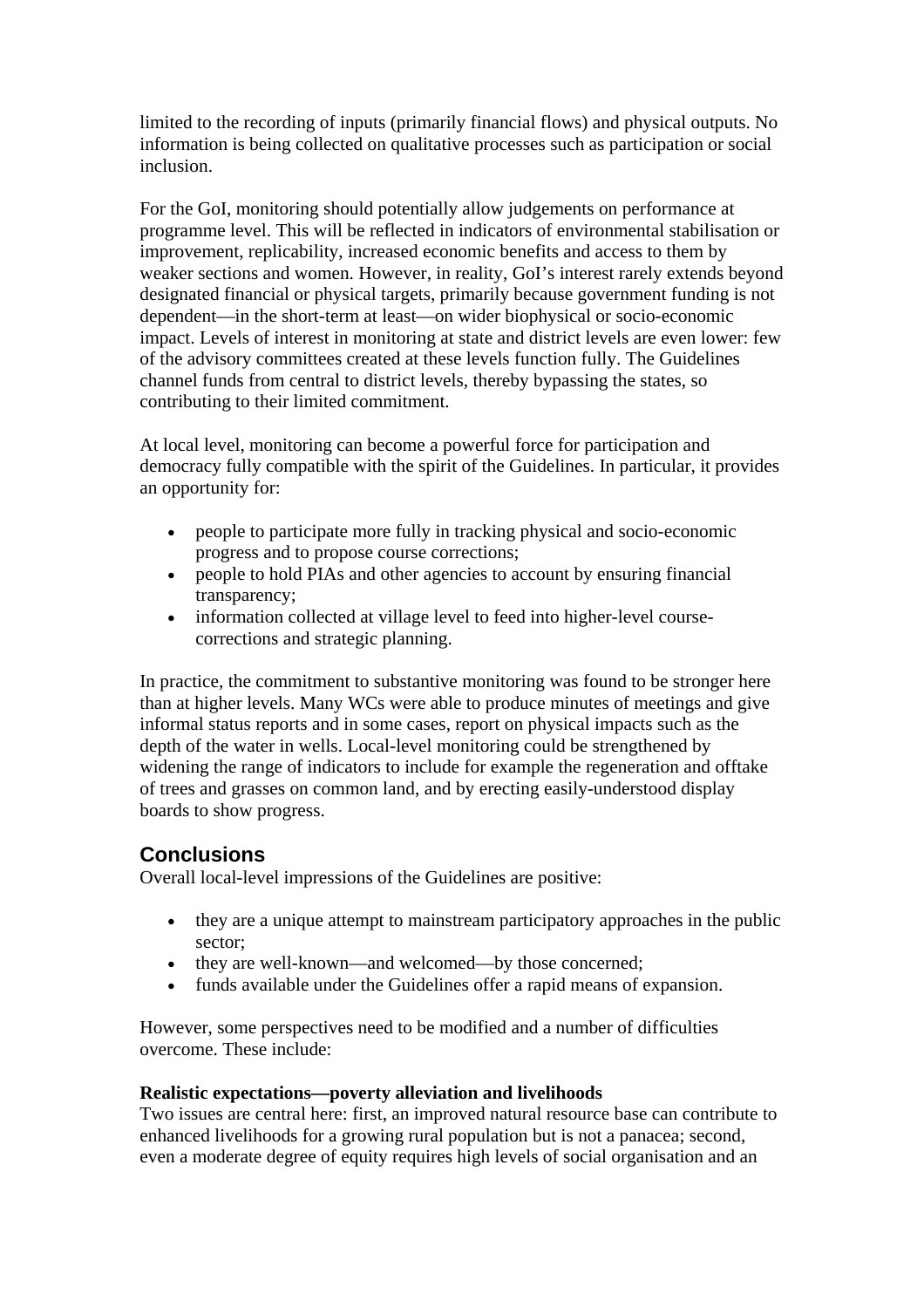ability among women and the poor to articulate their requirements, together with continuing vigilance to ensure that their rights are not overridden.

Expectations therefore need to be more sober and other measures introduced within a long-term strategic perspective, to strengthen social organisation among the poor and women prior to watershed rehabilitation, to augment the funds generated by people themselves during rehabilitation by 'matching' contributions from government, and to link them to a wider range of economic and social opportunities beyond the four year rehabilitation period.

### **From watershed grants to investment funds**

With a longer-term perspective, the maintenance fund established through people's contributions could be seen as the beginnings of a core fund for investment in and beyond WSD which could attract further contributions from government, or serve as a basis for negotiating with banks.

### **Strategic thinking at state and district levels**

There is a need for a broader approach in which watershed rehabilitation is promoted within a strategic context of rural development. Four government WSD initiatives are currently covered by the 1994 Guidelines, having different provisions and reporting requirements. This leads to confusion and distortions, making harmonisation among them highly desirable.

Furthermore, the states need to be more strongly involved in planning watershed development in the context of the various other rural development initiatives they undertake, in the prioritisation of areas for rehabilitation and the provision of services by line departments. Stronger links between national, state and district levels would also be of benefit in the design and implementation of training, selection and secondment of staff; cross-learning among districts and states; and monitoring and evaluation.

### **Roles for donors**

Donor approaches are highly variable: some prefer the flexibility of working with NGOs (at the risk of providing 'models' which cannot be scaled up by government); others work closely in support of government initiatives. All are attracted by the focus on poverty alleviation and environmental rehabilitation.

Central government funding for watershed development is many times larger than that from all donor sources combined. There are strong arguments that donor initiatives should be designed primarily to support improvements in the effectiveness and efficiency of state and national government programmes, including: (i) support for a programme of capacity building at all levels; (ii) support for cross-learning across projects; (iii) strengthening monitoring; (iv) strengthening strategic planning at the state and district levels. 'Enclave' projects having completely separate delivery systems have little to offer in this context.

## **References**

Farrington, J. and Lobo, C. (1997) 'Scaling up participatory watershed development in India: lessons from the Indo-German watershed development programme'. *NRP*  No. 17. London: ODI.